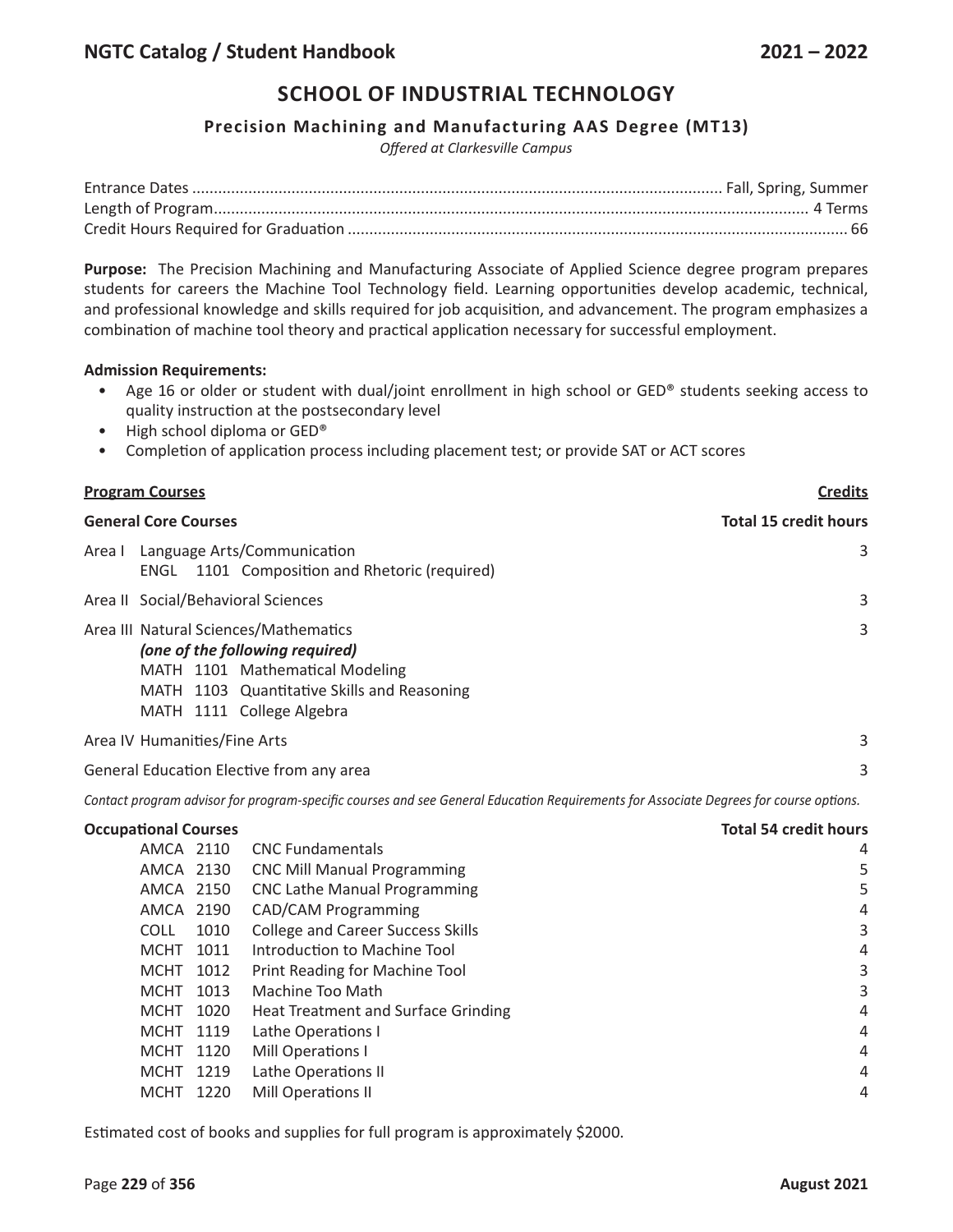#### **Precision Machining and Manufacturing Diploma (MT22)**

*Offered at Clarkesville Campus*

**Purpose:** The Precision Machining and Manufacturing diploma program is a sequence of courses that prepares students for careers in the machine tool technology field. Learning opportunities develop academic, technical and professional knowledge and skills required for job acquisition, retention, and advancement. The program emphasizes a combination of machine tool theory and practical application necessary for successful employment. Program graduates receive a Precision Machining and Manufacturing diploma and have the qualification of a machine tool technician.

#### **Admission Requirements:**

- Age 16 or older or student with dual/joint enrollment in high school or GED® students seeking access to quality instruction at the postsecondary level
- High school diploma or GED®
- Completion of application process including placement test; or provide SAT or ACT scores

| <b>Program Courses</b>      |                               |                                          | <b>Credits</b>               |
|-----------------------------|-------------------------------|------------------------------------------|------------------------------|
| <b>Basic Skills Courses</b> |                               |                                          | <b>Total 9 credit hours</b>  |
| <b>COLL</b>                 | 1010                          | <b>College and Career Success Skills</b> | 3                            |
| <b>ENGL</b>                 | 1010                          | <b>Fundamentals of English I</b>         | 3                            |
| MATH                        | 1012                          | <b>Foundations of Mathematics</b>        | 3                            |
| <b>Occupational Courses</b> |                               |                                          | <b>Total 40 credit hours</b> |
|                             | AMCA 2110                     | <b>CNC Fundamentals</b>                  | 4                            |
| <b>MCHT</b>                 | 1011                          | Introduction to Machine Tool             | 4                            |
| <b>MCHT</b>                 | 1012                          | Print Reading for Machine Tool           | 3                            |
| <b>MCHT</b>                 | 1013                          | Machine Tool Math                        | 3                            |
| <b>MCHT</b>                 | 1020                          | Heat Treatment and Surface Grinding      | 4                            |
| <b>MCHT</b>                 | 1119                          | Lathe Operations I                       | 4                            |
| <b>MCHT</b>                 | 1120                          | Mill Operations I                        | 4                            |
| <b>MCHT</b>                 | 1219                          | Lathe Operations II                      | 4                            |
| <b>OR</b>                   |                               |                                          |                              |
|                             | AMCA 2150                     | <b>CNC Lathe Manual Programming</b>      | (5)                          |
| <b>MCHT</b>                 | 1220                          | Mill Operations II                       | 4                            |
| <b>OR</b>                   |                               |                                          |                              |
|                             | AMCA 2130                     | <b>CNC Mill Manual Programming</b>       | (5)                          |
|                             | <b>Occupational Electives</b> |                                          | 6                            |

Estimated cost of books and supplies for full program is approximately \$1,180.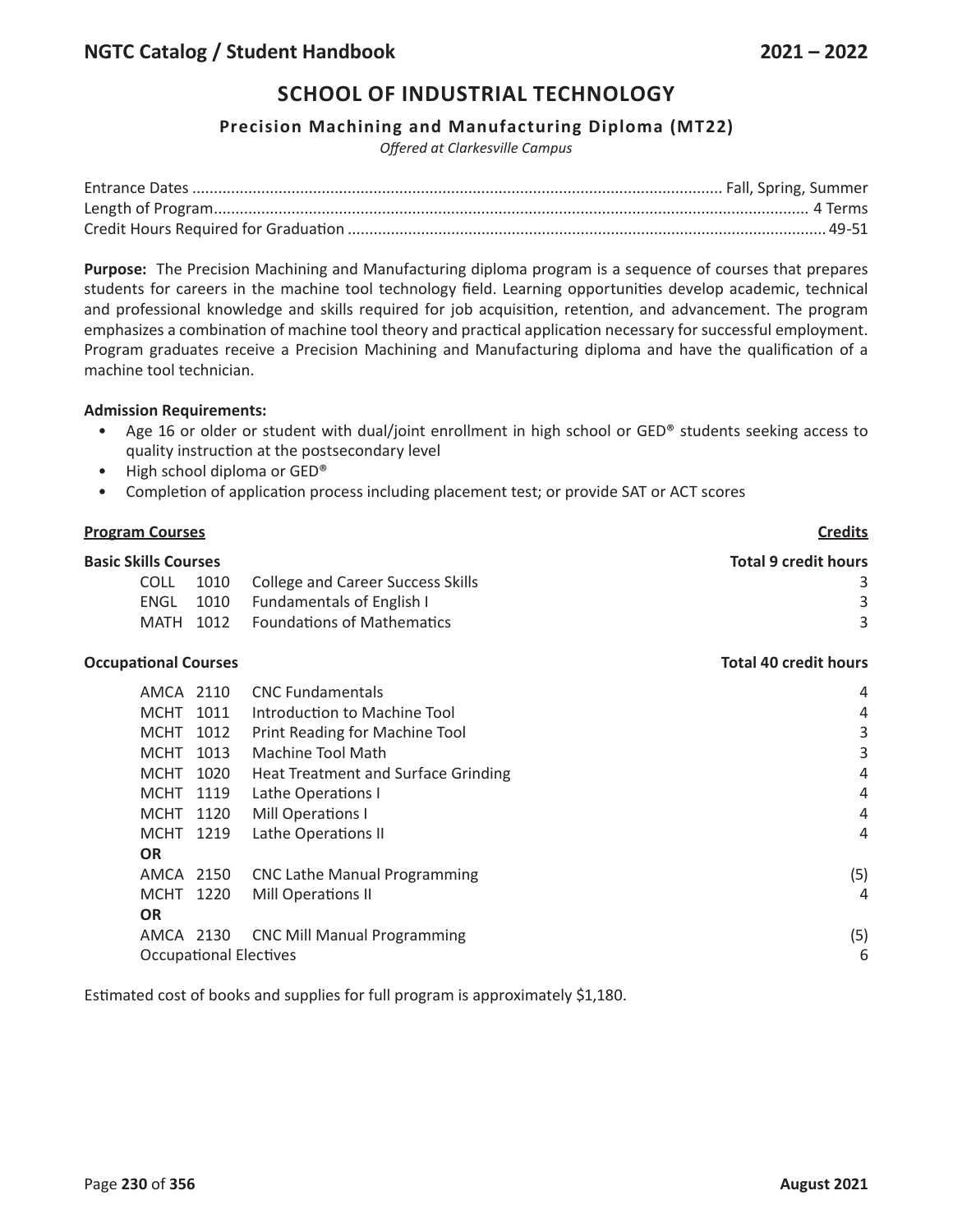### **CNC Technology Diploma (CT12)**

*Offered at Clarkesville Campus*

**Purpose:** The CNC Technology diploma program prepares students for careers in the Computerized Numerical Controls (CNC) technology field. Learning opportunities develop academic, technical, and professional knowledge and skills for job acquisition, retention, and advancement. The program emphasizes a combination of CNC theory and practical application necessary for successful employment.

#### **Admission Requirements:**

- Age 16 or older or student with dual/joint enrollment in high school or GED® students seeking access to quality instruction at the postsecondary level
- High school diploma or GED®
- Completion of application process including placement test; or provide SAT or ACT scores

#### **Program Courses Credits**

# **Basic Skills Courses Total 9 credit hours** COLL 1010 College and Career Success Skills 3 3 ENGL 1010 Fundamentals of English I 3 MATH 1012 Foundations of Mathematics 3

#### **Occupational Courses Total 40 credit hours**

| AMCA 2110           | <b>CNC Fundamentals</b>             | 4              |
|---------------------|-------------------------------------|----------------|
| AMCA 2130           | <b>CNC Mill Manual Programming</b>  | 5              |
| AMCA 2150           | <b>CNC Lathe Manual Programming</b> | 5              |
| AMCA 2190           | <b>CAD/CAM Programming</b>          | 4              |
| 1011<br>MCHT        | Introduction to Machine Tool        | $\overline{4}$ |
| 1012<br>MCHT        | Print Reading for Machine Tool      | 3              |
| 1013<br>MCHT        | Machine Tool Math                   | 3              |
| 1020<br><b>MCHT</b> | Heat Treatment and Surface Grinding | $\overline{4}$ |
| MCHT 1119           | Lathe Operations I                  | $\overline{4}$ |
| MCHT 1120           | Mill Operations I                   | 4              |
| <b>Electives</b>    |                                     | 6              |
|                     |                                     |                |

Estimated cost of books and supplies for full program is approximately \$1,180.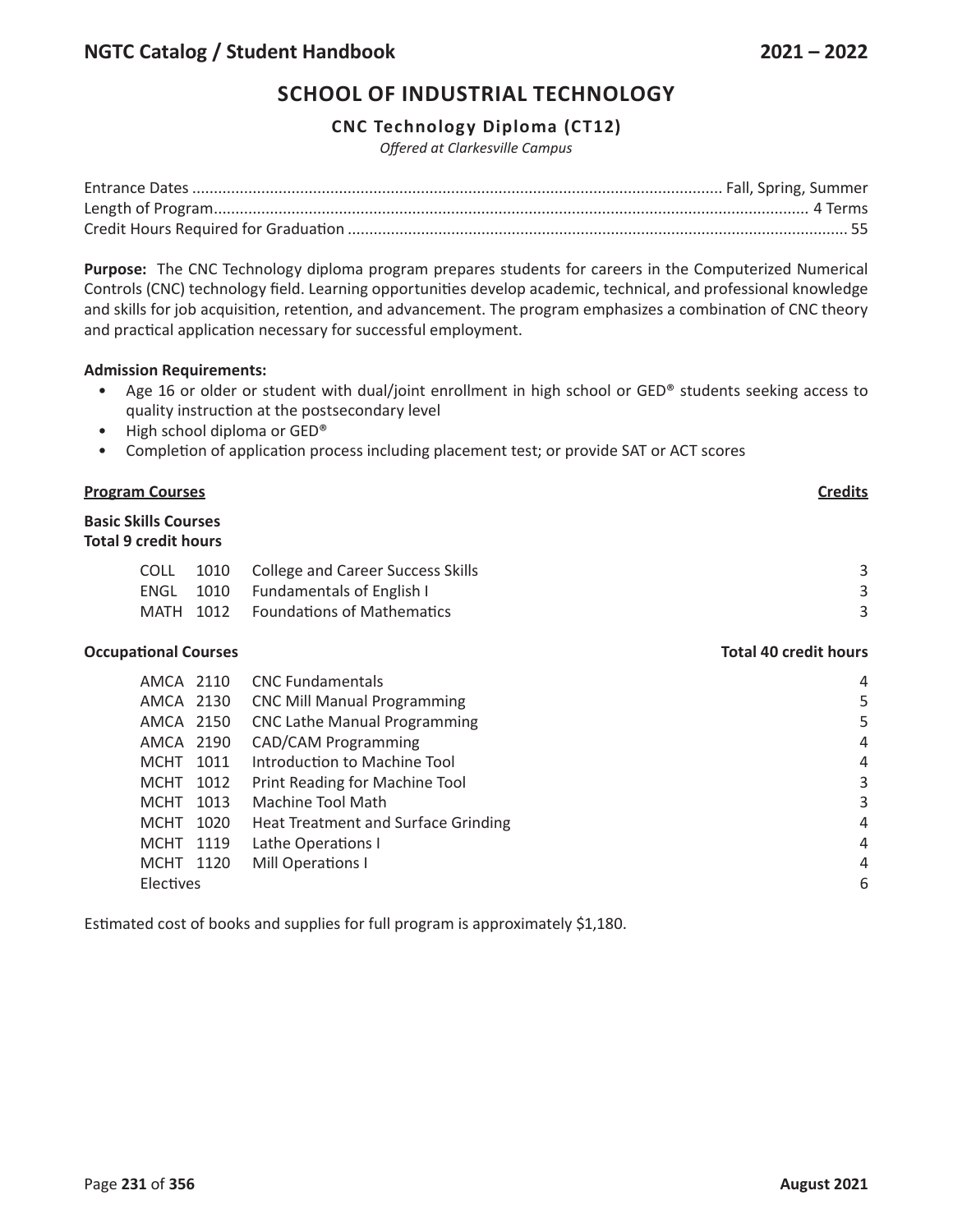#### **Basic Machining Operator Certificate (BMO1)**

*Offered at Clarkesville Campus*

**Purpose:** The Basic Machining Operator certificate program prepares students for entry-level machine shop employment by providing the knowledge and skills in basic machining operations. Instruction is provided in blueprint reading, lathe, mill, and surface grinder operation, mathematical functions, and an introduction to the machine tool industry.

#### **Admission Requirements:**

- Age 16 or older or student with dual/joint enrollment in high school or GED® students seeking access to quality instruction at the postsecondary level
- High school diploma or GED®
- Completion of application process including placement test; or provide SAT or ACT scores

#### **Program Courses Credits**

| MCHT 1011 Introduction to Machine Tool                                  | $\overline{4}$ |
|-------------------------------------------------------------------------|----------------|
| MCHT 1012 Print Reading for Machine Tool<br>MCHT 1013 Machine Tool Math | 3<br>3         |
| MCHT 1020 Heat Treatment and Surface Grinding                           | $\overline{4}$ |
| MCHT 1119 Lathe Operations I                                            | $\overline{4}$ |
| MCHT 1120 Mill Operations I                                             | $\overline{A}$ |

Estimated cost of books and supplies for full program is approximately \$400

# **CNC Specialist Certificate (CS51)**

*Offered at Clarkesville Campus*

**Purpose:** The CNC Specialist certificate program provides training for graduates to gain employment as Computerized Numerical Controls (CNC) machine tool technicians. Topics include CNC fundamentals, mill and lathe manual programming, CNC practical applications, and CAD/CAM programming. The program emphasizes a combination of CNC theory and practical application necessary for successful employment.

#### **Admission Requirements:**

- Age 16 or older or student with dual/joint enrollment in high school or GED® students seeking access to quality instruction at the postsecondary level
- High school diploma or GED®
- Completion of application process including placement test; or provide SAT or ACT scores
- CNC Technology diploma, comparable coursework or Prior Learning Assessment required

| <b>Program Courses</b> |                                        | <b>Credits</b> |
|------------------------|----------------------------------------|----------------|
|                        | AMCA 2110 CNC Fundamentals             | 4              |
|                        | AMCA 2130 CNC Mill Manual Programming  | 5              |
|                        | AMCA 2150 CNC Lathe Manual Programming | 5              |
|                        | AMCA 2170 CNC Practical Applications   | 4              |
|                        | AMCA 2190 CAD/CAM Programming          | 4              |
|                        |                                        |                |

Estimated cost of books and supplies for full program is approximately \$880.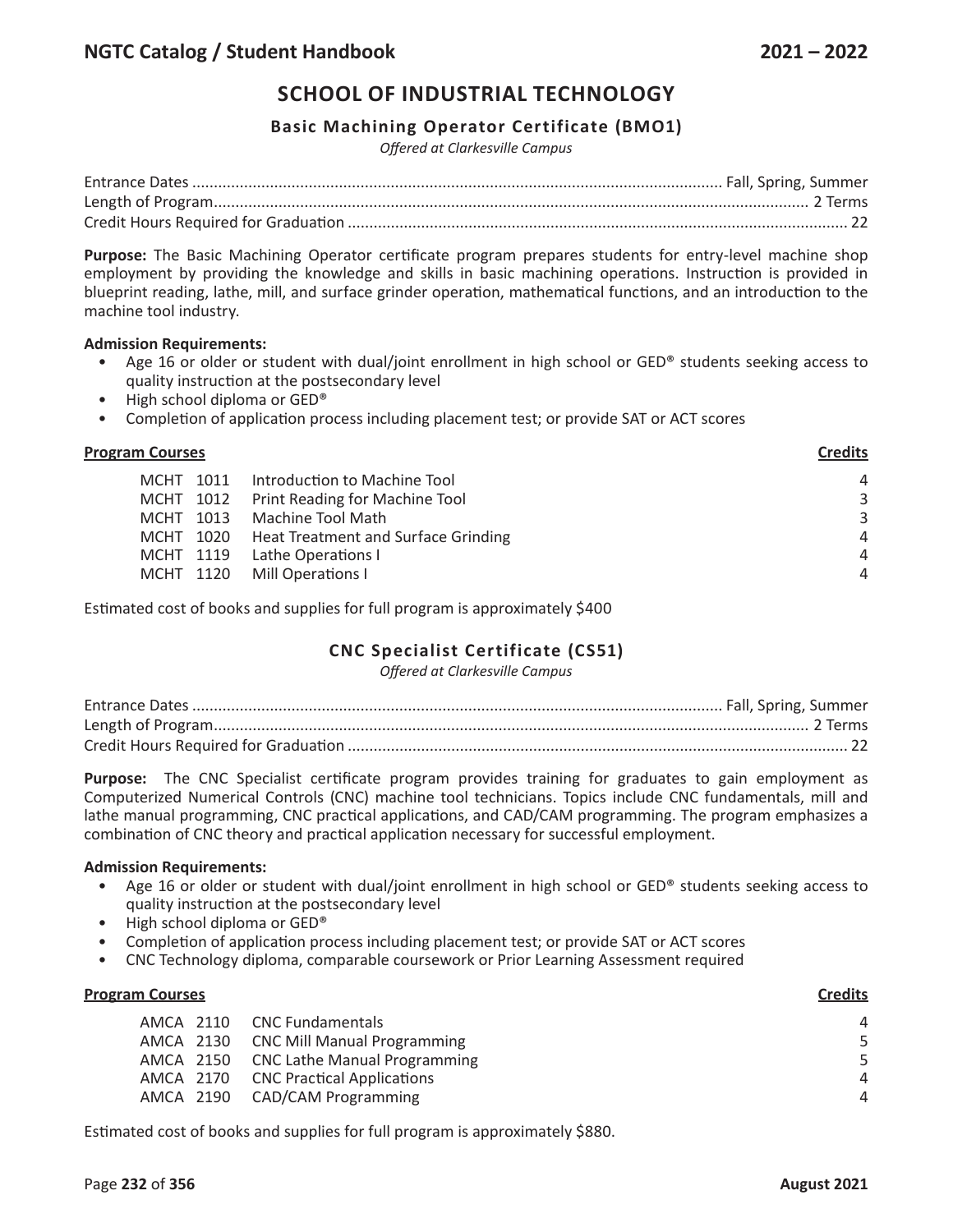#### **Lathe Operator Certificate (LP11)**

*Offered at Clarkesville Campus*

**Purpose:** The Lathe Operator certificate program prepares students to use lathes, lathe set up, and lathe tool grinding. Emphasis is placed on cutting threads, boring holes to precise measurements, and cutting tapers. Topics include an introduction to machine tool technology, blueprint reading for machine tool, and basic and advanced lathe operations.

#### **Admission Requirements:**

- Age 16 or older or student with dual/joint enrollment in high school or GED® students seeking access to quality instruction at the postsecondary level
- High school diploma or GED®
- Completion of application process including placement test; or provide SAT or ACT scores

| <b>Program Courses</b> |                                          | <b>Credits</b> |
|------------------------|------------------------------------------|----------------|
| MCHT 1011              | Introduction to Machine Tool             | 4              |
|                        | MCHT 1012 Print Reading for Machine Tool | 3              |
|                        | MCHT 1119 Lathe Operations I             | $\overline{4}$ |
|                        | MCHT 1219 Lathe Operations II            | 4              |
|                        |                                          |                |

Estimated cost of books and supplies for full program is approximately \$500.

# **Mill Operator Certificate (MP11)**

*Offered at Clarkesville Campus*

**Purpose:** The Mill Operator certificate program prepares students to effectively operate milling machinery. Students become proficient in blueprint reading, general mathematical operations, and are provided the necessary knowledge and skills to obtain employment as a milling machinist.

#### **Admission Requirements:**

- Age 16 or older or student with dual/joint enrollment in high school or GED® students seeking access to quality instruction at the postsecondary level
- High school diploma or GED®
- Completion of application process including placement test; or provide SAT or ACT scores

| <b>Program Courses</b> |                                          | <b>Credits</b> |
|------------------------|------------------------------------------|----------------|
|                        | MCHT 1011 Introduction to Machine Tool   | $\overline{A}$ |
|                        | MCHT 1012 Print Reading for Machine Tool | 3              |
|                        | MCHT 1120 Mill Operations I              | Δ              |
|                        | MCHT 1220 Mill Operations II             | $\overline{A}$ |
|                        |                                          |                |

Estimated cost of books and supplies for full program is approximately \$500.